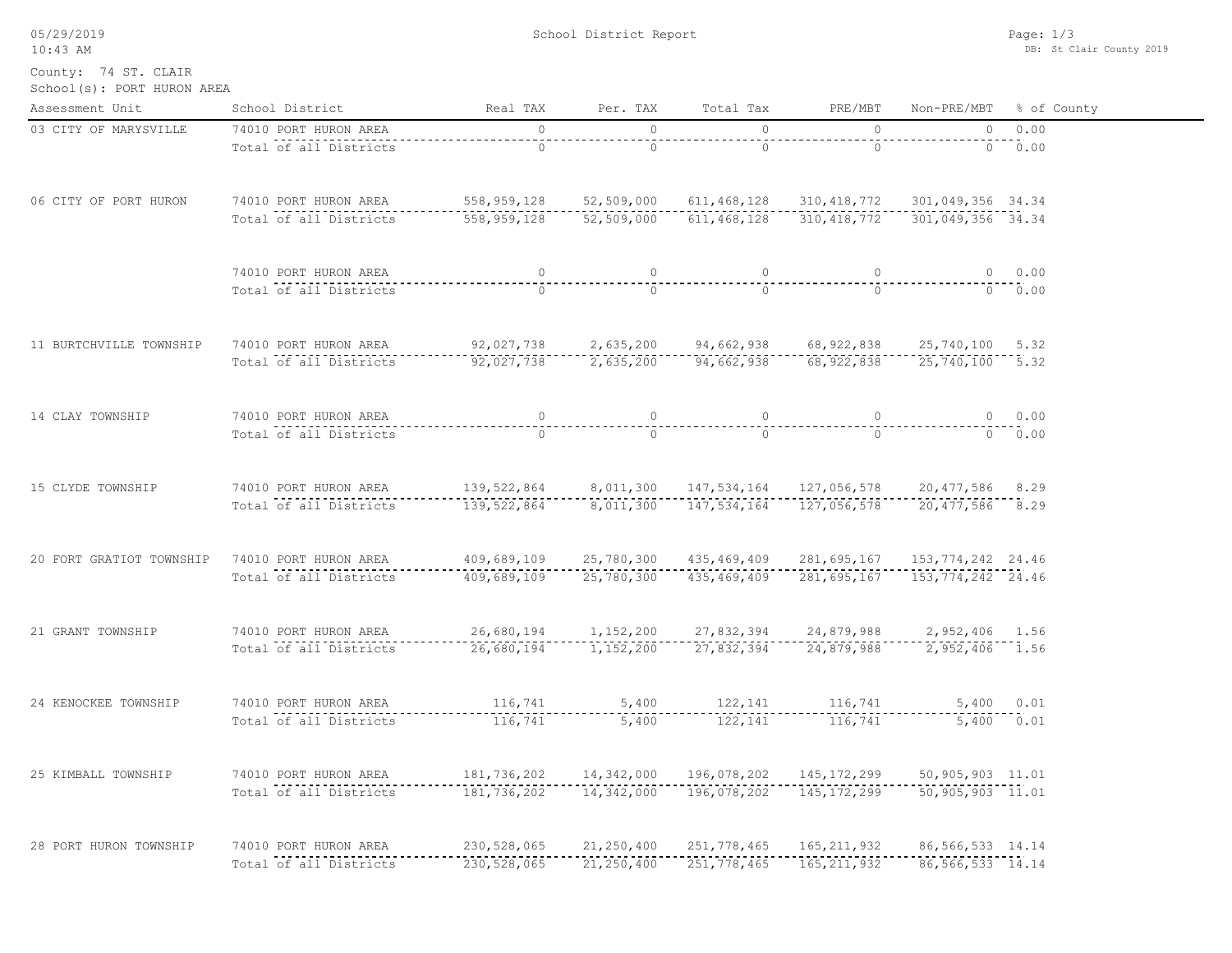| 05/29/2019<br>$10:43$ AM                              | School District Report |            |          |            |            |             |             |
|-------------------------------------------------------|------------------------|------------|----------|------------|------------|-------------|-------------|
| 74 ST. CLAIR<br>County:<br>School(s): PORT HURON AREA |                        |            |          |            |            |             |             |
| Assessment Unit                                       | School District        | Real TAX   | Per. TAX | Total Tax  | PRE/MBT    | Non-PRE/MBT | % of County |
| 31 WALES TOWNSHIP                                     | 74010 PORT HURON AREA  | 14,891,780 | 741,006  | 15,632,786 | 12,547,632 | 3,085,154   | 0.88        |
|                                                       | Total of all Districts | 14,891,780 | 741,006  | 15,632,786 | 12,547,632 | 3,085,154   | 0.88        |

Grand total of all Districts 1,654,151,821 126,426,806 1,780,578,627 1,136,021,947 644,556,680 100.00